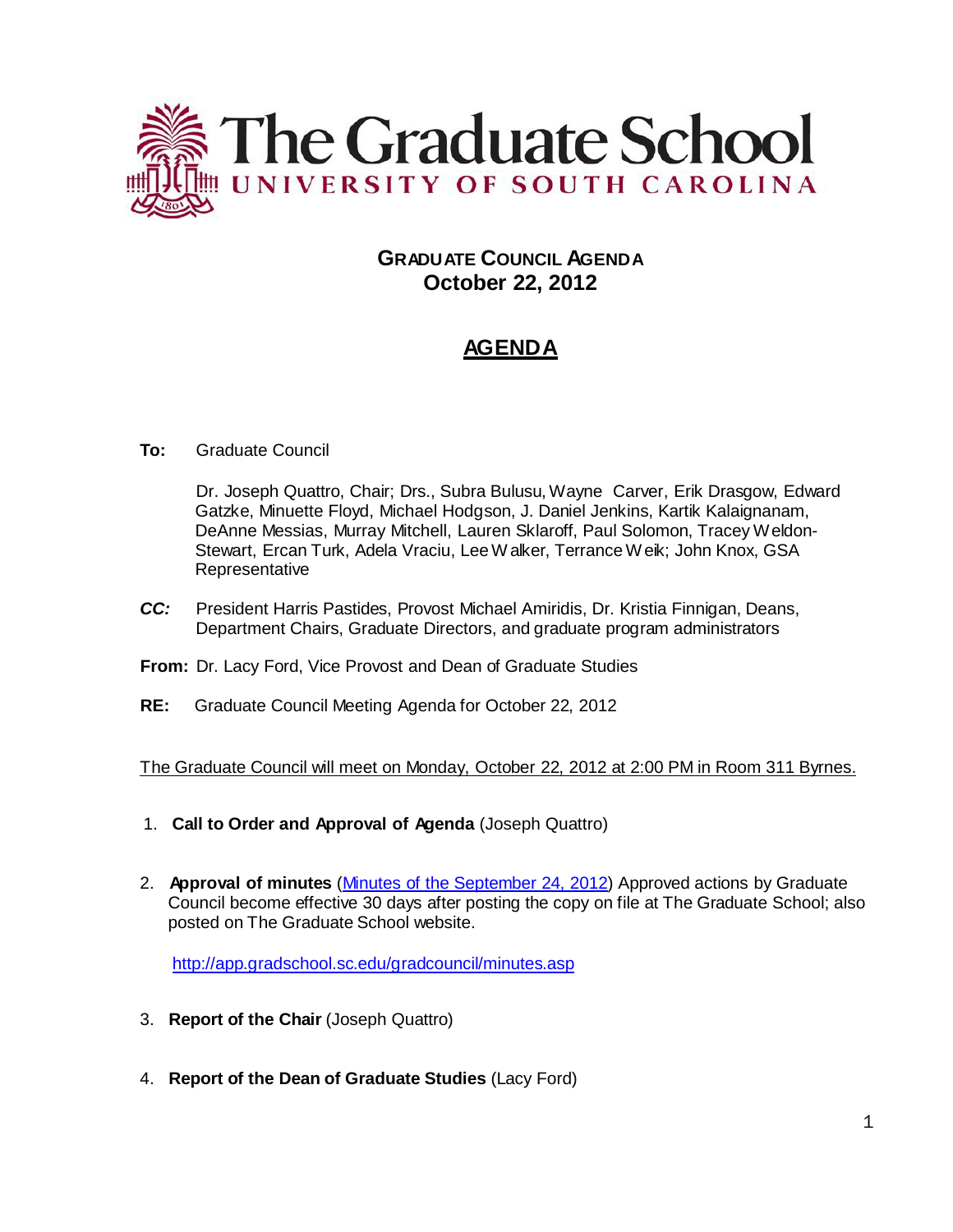- 5. **Report of the Secretary of the Graduate Council / Associate Dean** (Murray Mitchell)
- 6. **Report of the Graduate Student Association Representative** (John Knox)
- 7. **Report of the Academic Policy and Practices Committee** (Paul Solomon)

(Please See Attached – Tuition Recommendations page 8)

#### 8. **Report of the DED Proposals:** (Murray Mitchell)

#### *Mass Communications and Library Science*

Distance Education Delivery:

[SLIS J718](http://app.gradschool.sc.edu/includes/filedownload-public.asp?location=E%3A\GMS\GRADCOUNCIL\2012\DEDCMCIS%20SLIS%202012924.pdf&amp%3Bamp%3Bamp%3Bfile_name=DEDCMCIS%20SLIS%202012924.pdf) History of Children's and Young Adult Literature

SLIS J718 is offered on the internet in web-based format with two face-to-face classes. The USC Adobe Presenter, Blackboard and email are used to meet the contact time requirements. Online lectures and live office hours are delivered via Adobe Connect.

A microphone and webcam are utilized to deliver a live class to students during the online class sessions. Online class sessions will be archived in web-based format.

[Effective Term: Spring 2013]

# *College of Hospitality, Retail and Sport Management:*

Distance Education Delivery/Schedule Exception Request/Off-Campus Delivery Approval HRSM ITEC J747 [Management](http://app.gradschool.sc.edu/includes/filedownload-public.asp?location=E%3A\GMS\GRADCOUNCIL\2012\DEDITEC747_201241_Redacted.pdf&amp%3Bamp%3Bamp%3Bfile_name=DEDITEC747_201241_Redacted.pdf) of Health Information Systems

[Effective Term: Spring 2013]

#### 9. **Fellowships and Scholarships Committee** (Wayne Carver)

# 10. **Report of Science, Math, and Related Professional Programs Committee** (Ed Gatzke)

# **ARNOLD SCHOOL OF PUBLIC HEALTH**

#### *Epidemiology and Biostatistics*

Course Change Proposal: EPID 747 Investigative Epidemiology; [Environmental Factors](http://app.gradschool.sc.edu/includes/filedownload-public.asp?location=E%3A\GMS\GRADCOUNCIL\2012\EPID%20747%20CCP%20(Public%20Health%2010-1-2012).pdf&amp%3Bamp%3Bamp%3Bfile_name=EPID%20747%20CCP%20(Public%20Health%2010-1-2012).pdf) and Human Health Change Course Title to: Environmental Epidemiology

[Effective Term: Spring 2013]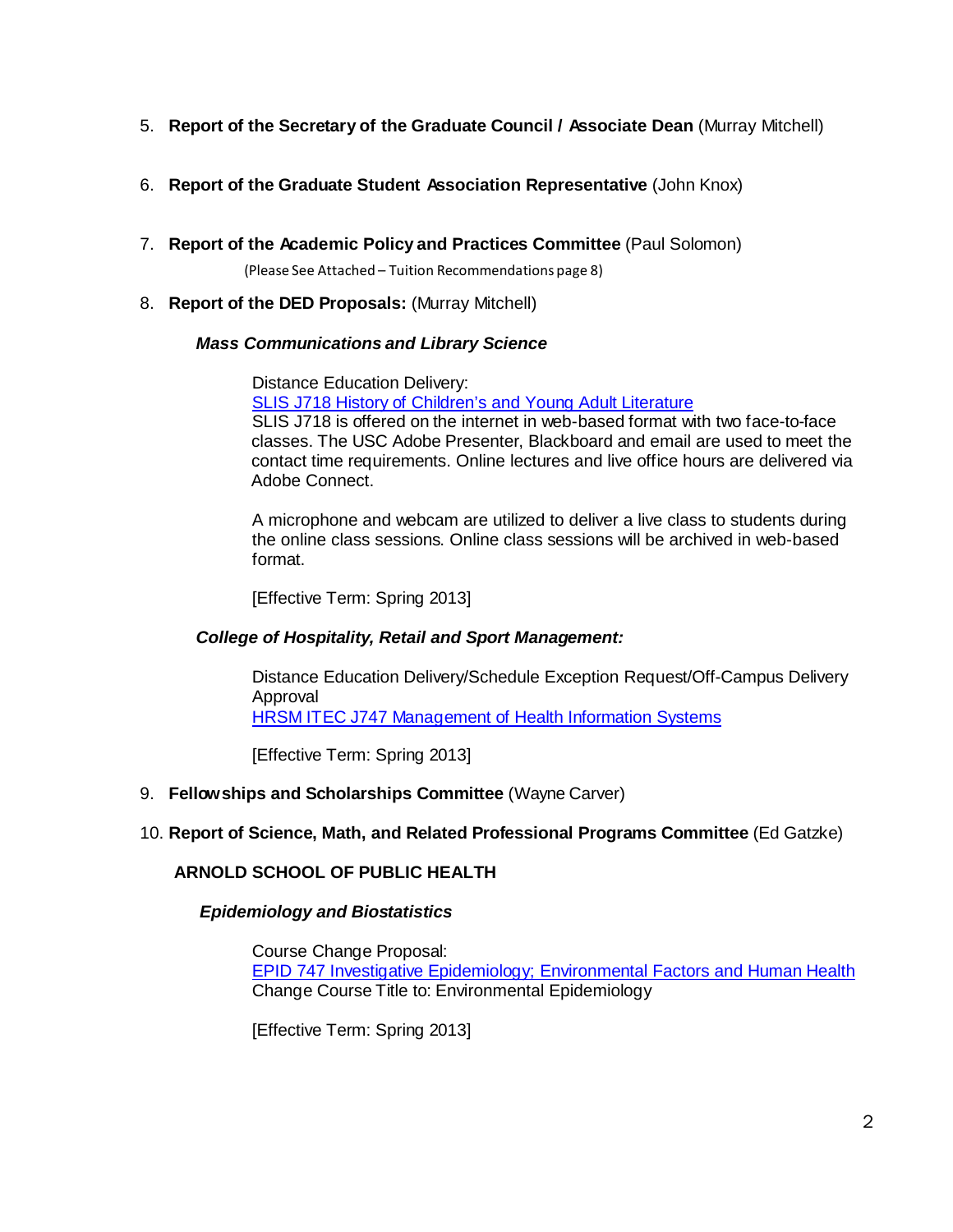Course Change Proposal: EPID 744 Investigative Epidemiology: [Cardiovascular](http://app.gradschool.sc.edu/includes/filedownload-public.asp?location=E%3A\GMS\GRADCOUNCIL\2012\EPID%20744%20CCP%20(Public%20Health%2010-1-2012).pdf&amp%3Bamp%3Bamp%3Bfile_name=EPID%20744%20CCP%20(Public%20Health%2010-1-2012).pdf) Disease Change Course Title to: Cardiovascular Disease Epidemiology

[Effective Term: Spring 2013]

Course Change Proposal: EPID 746 Investigative [Epidemiology:](http://app.gradschool.sc.edu/includes/filedownload-public.asp?location=E%3A\GMS\GRADCOUNCIL\2012\EPID%20746%20CCP%20(Public%20Health%2010-1-2012).pdf&amp%3Bamp%3Bamp%3Bfile_name=EPID%20746%20CCP%20(Public%20Health%2010-1-2012).pdf) Cancer Change Course Title to: Cancer Epidemiology

[Effective Term: Spring 2013]

#### *Exercise Science*

Academic Program Actions: EXSC DPT Physical Therapy [Program](http://app.gradschool.sc.edu/includes/filedownload-public.asp?location=E%3A\GMS\GRADCOUNCIL\2012\PHYT%20DPT%20APA%20((Public%20Health%2010-1-12).pdf&amp%3Bamp%3Bamp%3Bfile_name=PHYT%20DPT%20APA%20((Public%20Health%2010-1-12).pdf)

There will be an hour addition to the overall course of study, increasing from 123 total graduate credit hours to 124. The following major changes are proposed and individual justifications attached:

[Effective Term: Fall 2013]

New Course Proposal:

PHYT 752 Advanced Examination Techniques [for Orthopedic](http://app.gradschool.sc.edu/includes/filedownload-public.asp?location=E%3A\GMS\GRADCOUNCIL\2012\PHYT%20752%20NCP%20(Public%20Health%2010-1-12).pdf&amp%3Bamp%3Bamp%3Bfile_name=PHYT%20752%20NCP%20(Public%20Health%2010-1-12).pdf) Physical Therapy An advanced course to enhance Physical Therapy students' knowledge of orthopedic examination tests.

[Effective Term: Summer II 2013]

New Course Proposal: PHYT 755 Spinal Manual [Therapy](http://app.gradschool.sc.edu/includes/filedownload-public.asp?location=E%3A\GMS\GRADCOUNCIL\2012\PHYT%20755%20NCP%20(Public%20Health%2010-1-2012).pdf&amp%3Bamp%3Bamp%3Bfile_name=PHYT%20755%20NCP%20(Public%20Health%2010-1-2012).pdf) An advanced course to enhance Physical Therapy students' spinal manual skills.

[Effective Term: Fall 2013]

New Course Proposal: **PHYT 765 [Geriatric](http://app.gradschool.sc.edu/includes/filedownload-public.asp?location=E%3A\GMS\GRADCOUNCIL\2012\PHYT%20765%20NCP%20(Public%20Health%2010-1-12).pdf&amp%3Bamp%3Bamp%3Bfile_name=PHYT%20765%20NCP%20(Public%20Health%2010-1-12).pdf) Physical Therapy** 

Fundamental principles for assessment, treatment and overall foundations of geriatric physical therapy based upon the best available evidence.

[Effective Term: Spring 2013]

New Course Proposal:

**PHYT 760 Orthotics and [Prosthetics](http://app.gradschool.sc.edu/includes/filedownload-public.asp?location=E%3A\GMS\GRADCOUNCIL\2012\PHYT%20760%20NCP%20(Public%20Health%2010-1-12).pdf&amp%3Bamp%3Bamp%3Bfile_name=PHYT%20760%20NCP%20(Public%20Health%2010-1-12).pdf)** 

Management of patients with amputations, prosthetics and orthotics. The course relates to the examination, evaluation, diagnosis and prognosis, interventions and outcomes of patients with amputations, prosthetics and orthotics.

[Effective Term: Spring 2013]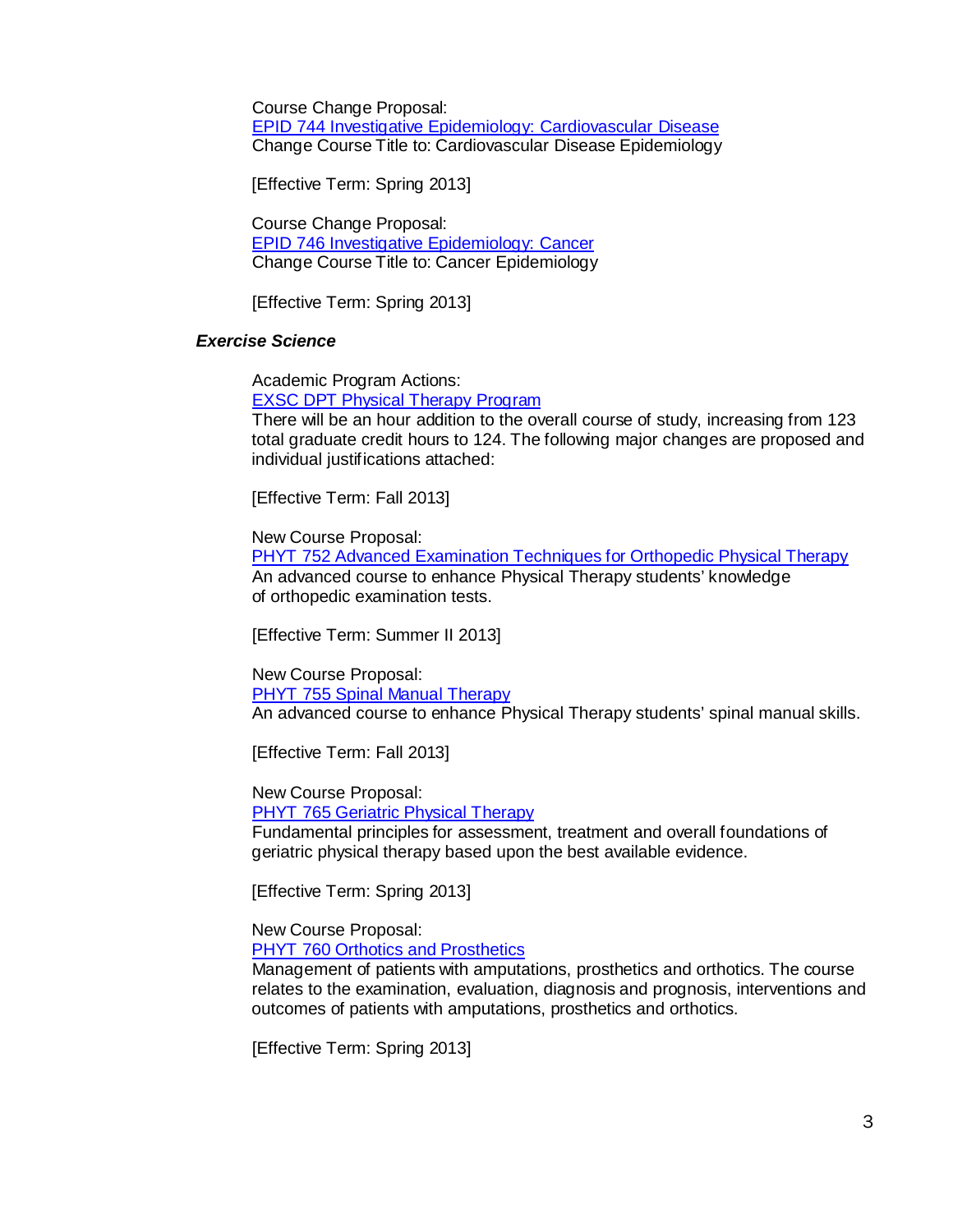Course Change Proposal:

PHYT 757 Topics in Physical Therapy: [Pharmacology](http://app.gradschool.sc.edu/includes/filedownload-public.asp?location=E%3A\GMS\GRADCOUNCIL\2012\PHYT%20757%20CCP%20(Public%20Health%2010-1-12).pdf&amp%3Bamp%3Bamp%3Bfile_name=PHYT%20757%20CCP%20(Public%20Health%2010-1-12).pdf) and Prosthetics

This course was originally paired with prosthetics content. The prosthetics content was removed for a NCP for a Prosthetics and Orthotics course. T

[Effective Term: Spring 2013]

Distance Education Delivery:

**PHYT J757 [Pharmacology](http://app.gradschool.sc.edu/includes/filedownload-public.asp?location=E%3A\GMS\GRADCOUNCIL\2012\PHYT%20%20J%20757%20DED%20(Public%20Health%2010-1-12).pdf&amp%3Bamp%3Bamp%3Bfile_name=PHYT%20%20J%20757%20DED%20(Public%20Health%2010-1-12).pdf) for the Physical Therapist** 

This course will be offered in a DED format as a content expert is not at the University of South Carolina. Suzanne Tinsley, PhD, PT is a physical therapist with her doctoral training in pharmacology on faculty at Louisiana State University. This course is a required course for Doctor of Physical Therapy students .

[Effective Term: Spring 2013]

Course Change Proposal/Bulletin Change Form: PHYT 811 [Pediatrics](http://app.gradschool.sc.edu/includes/filedownload-public.asp?location=E%3A\GMS\GRADCOUNCIL\2012\PHYT%20811%20CCP%20(Public%20Health%2010-1-2012).pdf&amp%3Bamp%3Bamp%3Bfile_name=PHYT%20811%20CCP%20(Public%20Health%2010-1-2012).pdf) and Orthotics Change Course Title to: Pediatric Physical Therapy New Language Proposed: Assessment and evaluation of selected pediatric conditions.

[Effective Term: Spring 2013]

Course Change Proposal: PHYT 740 [Professional](http://app.gradschool.sc.edu/includes/filedownload-public.asp?location=E%3A\GMS\GRADCOUNCIL\2012\PHYT%20740%20CCP%20(Public%20Health%2010-1-12).pdf&amp%3Bamp%3Bamp%3Bfile_name=PHYT%20740%20CCP%20(Public%20Health%2010-1-12).pdf) Issues in Physical Therapy Change Credit Hours to: 3 hours from 2 hours The course is already more than 2 credit hours as delivered.

[Effective Term: Spring 2013]

Course Change Proposal: PHYT 758 Patient [Education](http://app.gradschool.sc.edu/includes/filedownload-public.asp?location=E%3A\GMS\GRADCOUNCIL\2012\PHYT%20758%20CCP%20(Public%20Health%2010-1-12).pdf&amp%3Bamp%3Bamp%3Bfile_name=PHYT%20758%20CCP%20(Public%20Health%2010-1-12).pdf) in Physical Therapy Delete Course: The content of this course was being covered across the curriculum.

[Effective Term: Spring 2013]

Course Change Proposal: **PHYT 764 Cultural [Competence](http://app.gradschool.sc.edu/includes/filedownload-public.asp?location=E%3A\GMS\GRADCOUNCIL\2012\PHYT%20764%20CCP%20(Public%20Health%2010-1-12).pdf&amp%3Bamp%3Bamp%3Bfile_name=PHYT%20764%20CCP%20(Public%20Health%2010-1-12).pdf) in Health Care** Delete Course: The content was being covered in PHYT 740.

[Effective Term: Spring 2013]

Course Change Proposal: EXSC 782 [Mechanical Analysis](http://app.gradschool.sc.edu/includes/filedownload-public.asp?location=D%3A\gradschool.sc.edu\facstaff\GRADCOUNCIL\2012\EXSC%20782%20CCP%20(Public%20Health%2010-1-12).pdf&amp%3Bamp%3Bfile_name=EXSC%20782%20CCP%20(Public%20Health%2010-1-12).pdf) of Motor Skills Change Course Title to: Functional Anatomy Change Course Designator to: From EXSC to PHYT The title does not accurately reflect the content without the change.

[Effective Term: Spring 2013]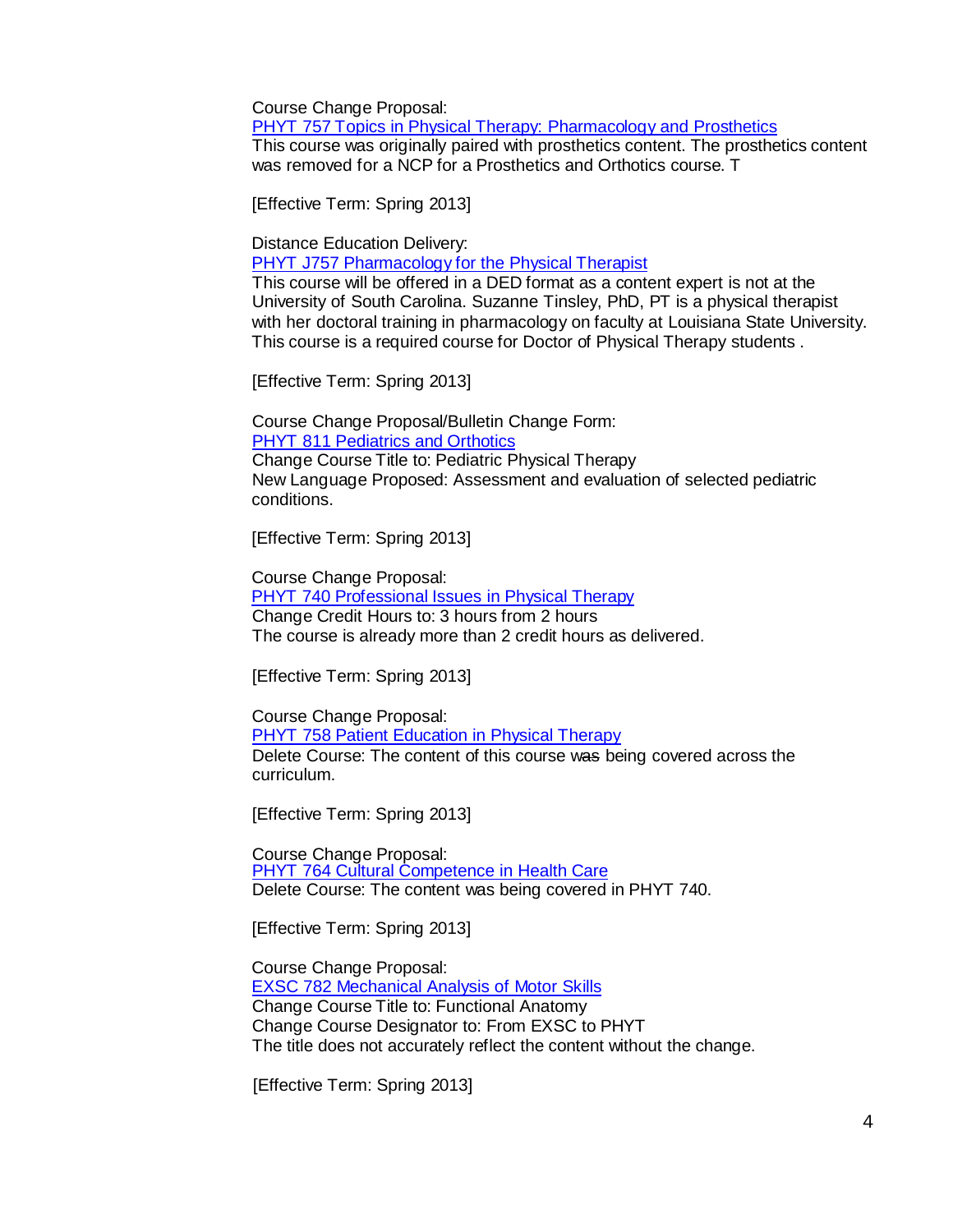## **College of Pharmacy**

#### *Pharmaceutical and Biomedical Sciences*

Academic Program Actions/Bulletin Change: PHAR 701 Current Topics in [Pharmaceutical](http://app.gradschool.sc.edu/includes/filedownload-public.asp?location=E%3A\GMS\GRADCOUNCIL\2012\PHAR701BCHCurrent%20Topics%20in%20Phar%20Sciences.pdf&amp%3Bamp%3Bamp%3Bfile_name=PHAR701BCHCurrent%20Topics%20in%20Phar%20Sciences.pdf) Sciences Program Curriculum Change The bulletin changes are required for creation of the PHAR 701 course and modification to the curriculum.

[Effective Term: Spring 2013]

New Course Proposal: PHAR 701 Current Topics in [Pharmaceutical](http://app.gradschool.sc.edu/includes/filedownload-public.asp?location=E%3A\GMS\GRADCOUNCIL\2012\PHAR701Current%20Topics%20in%20Pharmaceutical%20Sciences_Redacted.pdf&amp%3Bamp%3Bamp%3Bfile_name=PHAR701Current%20Topics%20in%20Pharmaceutical%20Sciences_Redacted.pdf) Sciences This course will focus on recent concepts and technology in the pharmaceutical and biomedical sciences. Prerequisites include PHAR 700.

[Effective Term: Spring 2013]

Course Change Proposal:

SCCP 735 Cancer: Causes, Treatment and [Prevention](http://app.gradschool.sc.edu/includes/filedownload-public.asp?location=E%3A\GMS\GRADCOUNCIL\2012\SCCP%20725%20Cancer%20Causes%2C%20Treatment%20and%20Prevention_Redacted.pdf&amp%3Bamp%3Bamp%3Bfile_name=SCCP%20725%20Cancer%20Causes%2C%20Treatment%20and%20Prevention_Redacted.pdf)

As part of the SC College of Pharmacy, the USC and MUSC pharmacy programs have merged. PharmD students at MUSC are currently offered the PharmD elective, SCCP 717, which is cross-listed with SCCP 735. The goal is to offer MUSC graduate students the opportunity to take SCCP 735 as an elective graduate course.

[Effective Term: Spring 2013]

Distance Education Delivery:

SCCP 735 Cancer: Causes, Treatment and [Prevention](http://app.gradschool.sc.edu/includes/filedownload-public.asp?location=E%3A\GMS\GRADCOUNCIL\2012\SCCP%20725%20Cancer%20Causes%2C%20Treatment%20and%20Prevention_Redacted.pdf&amp%3Bamp%3Bamp%3Bfile_name=SCCP%20725%20Cancer%20Causes%2C%20Treatment%20and%20Prevention_Redacted.pdf)

The cross-listed course SCCP 717 has been taught for the past 5 years on the USC campus and broadcast to PharmD students on the MUSC campus. This request is to allow graduate students on the MUSC campus to have an additional elective.

[Effective Term: Spring 2013]

#### **College of Nursing**

Course Change Proposal/Bulletin Change: NURS J702 [Pharmacologic](http://app.gradschool.sc.edu/includes/filedownload-public.asp?location=E%3A\GMS\GRADCOUNCIL\2012\CCPNURSJ702_201241_Redacted.pdf&amp%3Bamp%3Bamp%3Bfile_name=CCPNURSJ702_201241_Redacted.pdf) Management in Primary Care Change Course Title to: Pharmacologic Management of Pediatric, Adult and Gerontological Patients across the Healthcare Delivery Continuum

Course Change Proposal/Bulletin Change:

[NURS J705](http://app.gradschool.sc.edu/includes/filedownload-public.asp?location=E%3A\GMS\GRADCOUNCIL\2012\CCPNURSJ705_201241_Redacted.pdf&amp%3Bamp%3Bamp%3Bfile_name=CCPNURSJ705_201241_Redacted.pdf) Acute Problems of Adults and Women's Health in Primary Care Change Course Title to: Acute Problems of Adults/Gerontology andWomen's Health in Primary Care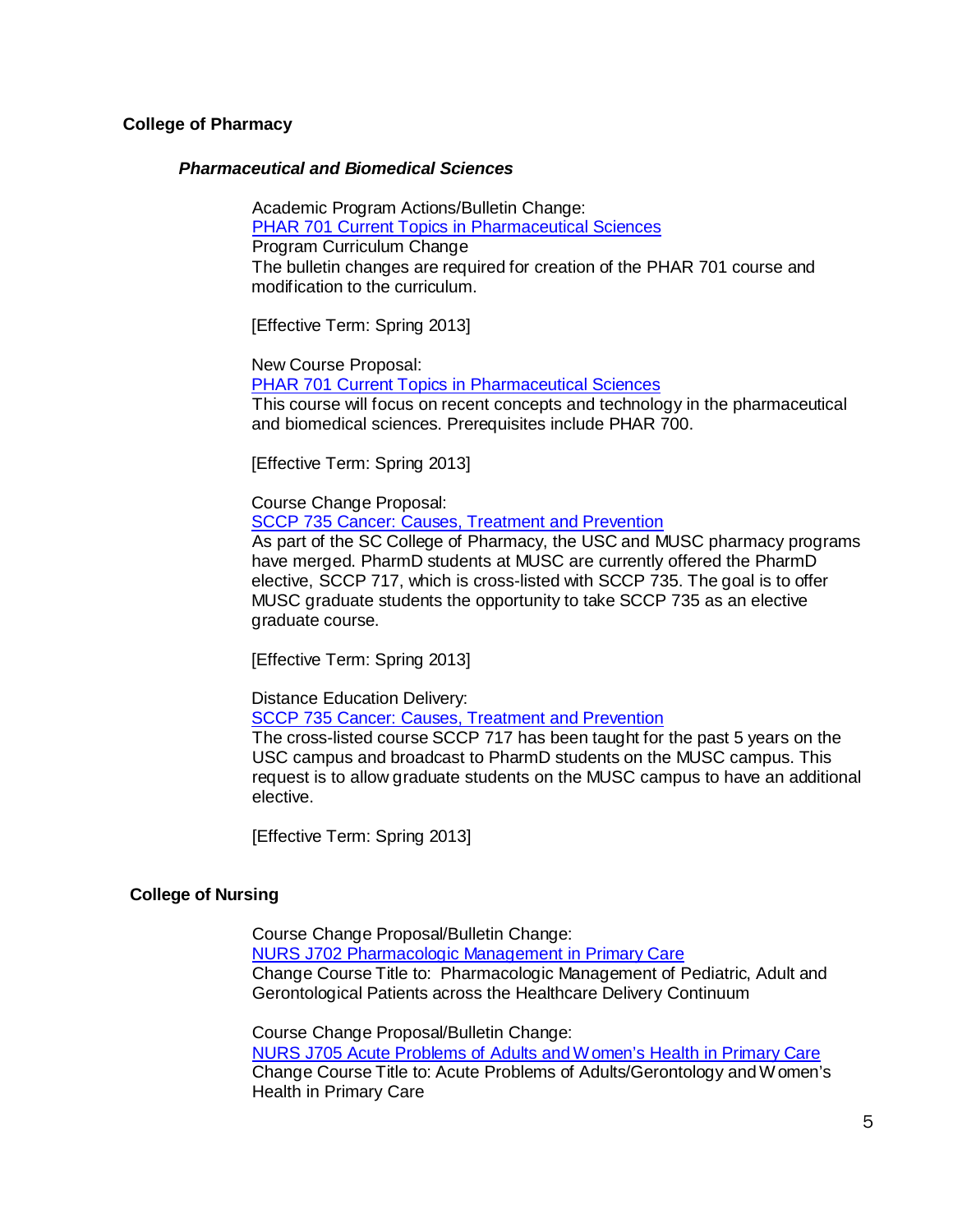Course Change Proposal/Bulletin Change:

NURS J722 Advanced Practice [Management](http://app.gradschool.sc.edu/includes/filedownload-public.asp?location=E%3A\GMS\GRADCOUNCIL\2012\CCPNURSJ722_201241_Redacted.pdf&amp%3Bamp%3Bamp%3Bfile_name=CCPNURSJ722_201241_Redacted.pdf) of Chronic Diseases in Primary **[Care](http://app.gradschool.sc.edu/includes/filedownload-public.asp?location=E%3A\GMS\GRADCOUNCIL\2012\CCPNURSJ722_201241_Redacted.pdf&amp%3Bamp%3Bamp%3Bfile_name=CCPNURSJ722_201241_Redacted.pdf)** 

Change Course Title to: Advanced Practice Nursing Management of Chronic Diseases in Pediatric, Adult and Gerontological Patients across the Health Care **Continuum** 

Course Change Proposal/Bulletin Change: NURS J786 [Management](http://app.gradschool.sc.edu/includes/filedownload-public.asp?location=E%3A\GMS\GRADCOUNCIL\2012\CCPNURSJ786_201241_Redacted.pdf&amp%3Bamp%3Bamp%3Bfile_name=CCPNURSJ786_201241_Redacted.pdf) of Acute Care Adult Health Problems I Change Course Title to: Management of Acute Care Adult and Gerontological Health Problems I

Course Change Proposal/Bulletin Change: NURS J787 [Management](http://app.gradschool.sc.edu/includes/filedownload-public.asp?location=E%3A\GMS\GRADCOUNCIL\2012\CCPNURSJ787_201241_Redacted.pdf&amp%3Bamp%3Bamp%3Bfile_name=CCPNURSJ787_201241_Redacted.pdf) of Acute Health Problems II Change Course Title to: Management of Acute Adult and Gerontological Health Problems II

Course Change Proposal/Bulletin Change: [NURS J793](http://app.gradschool.sc.edu/includes/filedownload-public.asp?location=E%3A\GMS\GRADCOUNCIL\2012\CCPNURSJ793_201241_Redacted.pdf&amp%3Bamp%3Bamp%3Bfile_name=CCPNURSJ793_201241_Redacted.pdf) Advanced Practice Practicum

Change Course Title to: Advanced Practice Practicum for Emphasis Area: Primary Care

Course Change Proposal/Bulletin Change: [NURS J794](http://app.gradschool.sc.edu/includes/filedownload-public.asp?location=E%3A\GMS\GRADCOUNCIL\2012\DEDNURSJ794_201241_Redacted.pdf&amp%3Bamp%3Bamp%3Bfile_name=DEDNURSJ794_201241_Redacted.pdf) Ethics and Health Sciences Change Course Title to: Advanced Practice Practicum for Emphasis Area: Acute Care

Regarding all NURS Proposals listed above:

Bulletin Change will conform to new accreditation requirements for USC graduate's syllabi to reflect these changes in order to sit for the National Certification Exams.

[Effective Term: Spring 2013]

#### **College of Arts and Sciences**

#### *Geography*

Academic Program Actions/Bulletin Change [Degree: Master of Arts / Master of Science](http://app.gradschool.sc.edu/includes/filedownload-public.asp?location=D:\gradschool.sc.edu\facstaff\GRADCOUNCIL\2012\APAGEOG_201241_Redacted.pdf&file_name=APAGEOG_201241_Redacted.pdf)

These changes are requested in compliance with the Provost September 1, 2011 memo indicating the departmental information regarding the

graduate program comply with the contents of the Bulletin.

[Effective Term: Fall 2012]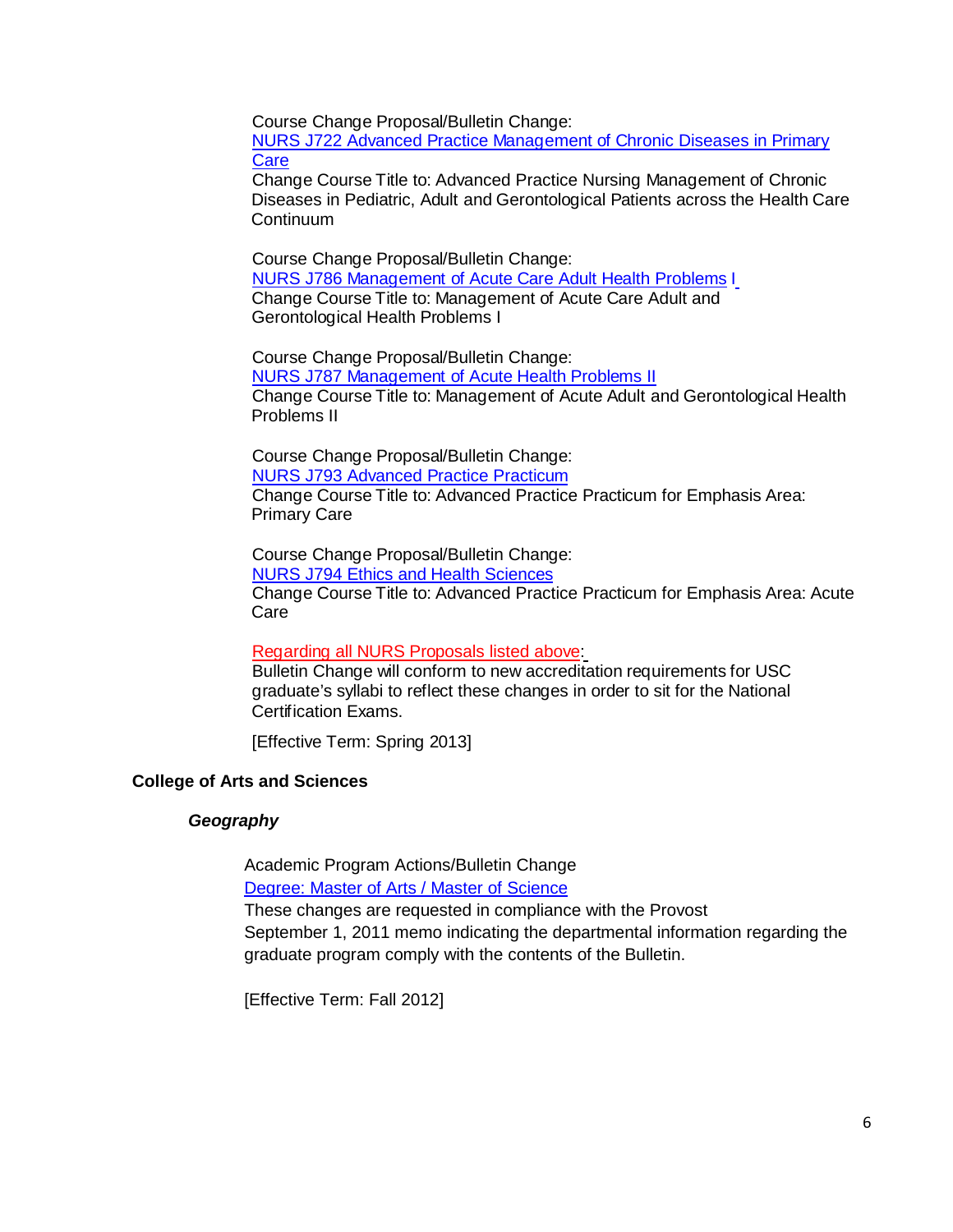- 11. **Report of the Humanities, Social Sciences, Education, and Related Professional Programs Committee** (J. Daniel Jenkins)
- 12. **Report of the Petitions and Appeals Committee** (Rhonda Jeffries)
- 13. **Other Committee Reports**
- 14. **Old Business**
- 15. **New Business**
- 16. **Good of the Order**
- 17. **Adjournment**